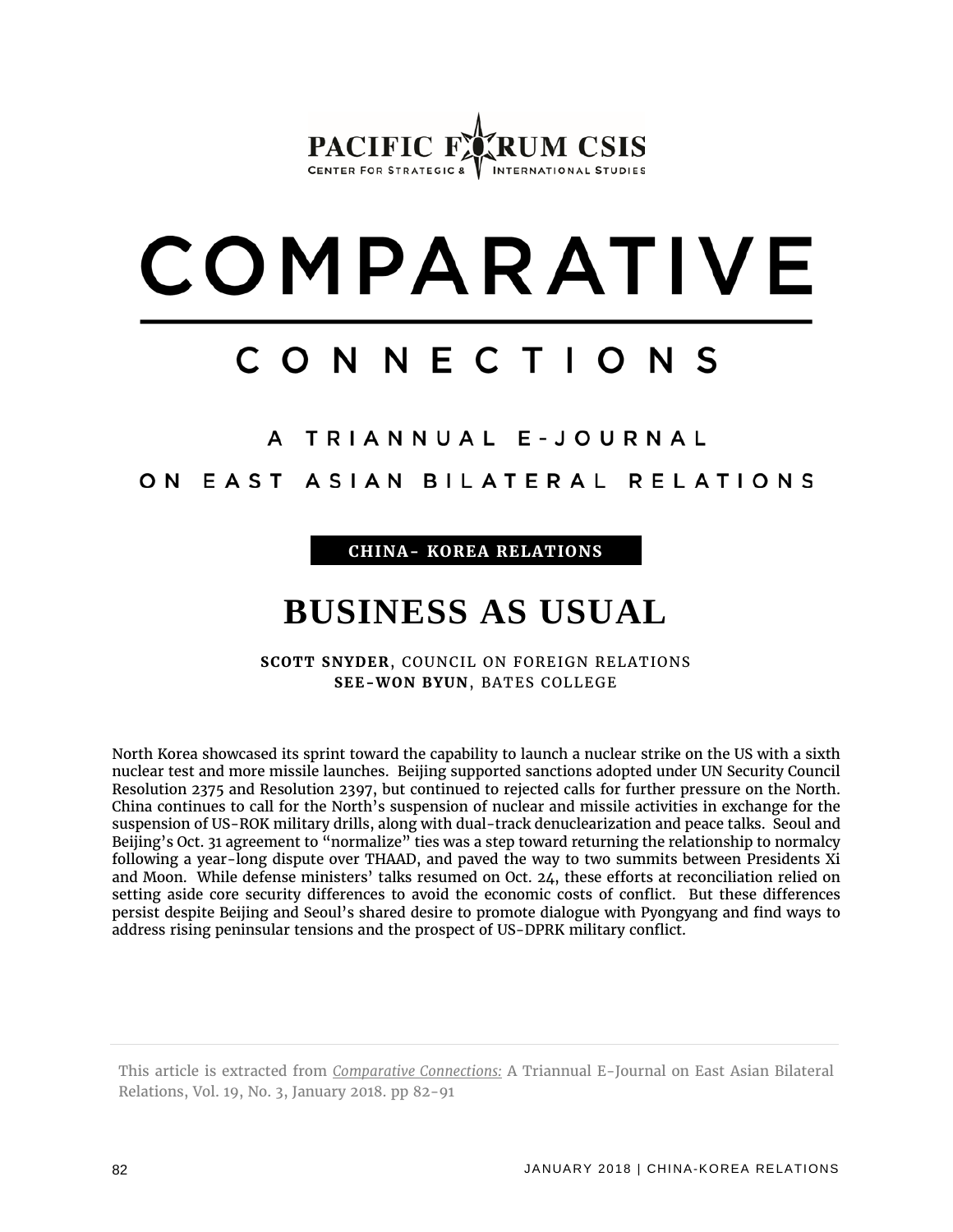#### **The turn to maximum pressure**

Pyongyang conducted its sixth and most powerful nuclear test on Sept. 3. Three days after the UN Security Council's adoption of [Resolution 2375](http://unscr.com/en/resolutions/doc/2375) on Sept. 11, North Korea fired an intermediate-range ballistic missile over Japan demonstrating its ability to strike Guam. Its latest missile test on Nov. 29, a new long-range missile capable of reaching the US mainland, [signified](https://www.nytimes.com/2017/11/28/world/asia/north-korea-missile-test.html) the completion of its decades-long rocket development according to DPRK state media. In a call with President Donald Trump on Sept. 18, President Xi Jinping committed to "maximizing pressure" on Pyongyang through full enforcement of UN resolutions, and on Nov. 29 affirmed Beijing's cooperation on denuclearization. Foreign Minister Wang Yi confirmed those commitments in talks with ROK counterpart Kang Kyung-wha on Sept. 20 on the sidelines of the UN General Assembly, where Ambassador Liu Jieyi declared that Beijing "strongly condemns" Pyongyang's sixth nuclear test in terms that appeared harsher than past Chinese reactions in international forums.

North Korea's sixth nuclear test presented a major test for China's leadership at home and abroad, as they coincided with President Xi's opening of the Ninth BRICS forum in Fujian on Sept. 4 and ahead of the 19<sup>th</sup> Party Congress on Oct. 18-24, where Xi consolidated his power over the next five years. Resolution 2375 was passed with Chinese support eight days after the test, in contrast to the UN's previous eight resolutions on the North since 2006, some of which were concluded following months of deliberation. For the first time this UN resolution limits DPRK oil imports, bans textile exports, and caps the employment of DPRK labor abroad. But despite early indications of Chinese cooperation on implementing new sanctions, the latest resolution still reflected Beijing's limited support for sanctions given the risks of destabilizing the Pyongyang regime. Although oil restrictions are expected to reduce supplies of related products by 30 percent, Resolution 2375 doesn't impose a complete oil embargo or asset freeze against Kim Jong-un as proposed in the initial US draft. A day after Trump's announcement of further sanctions on Sept. 21 targeting individuals and entities with economic linkages with the North, the PRC Foreign Ministry affirmed China's "clear and consistent" opposition to unilateral pressure outside the UN framework. Such remarks also challenged US Secretary of State Rex Tillerson's

calls on China and Russia to step up pressure by "taking direct actions of their own" as North Korea's biggest supplier of oil and biggest employer of labor, respectively.

The recent series of North Korean provocations, including 11 missile launches since South Korean President Moon Jae-in took office in May, shifted the target of US calls for "maximum [pressure"](https://www.washingtonpost.com/opinions/global-opinions/time-for-maximum-pressure-on-north-korea-even-without-chinas-permission/2017/09/10/6a9b3e1c-94ae-11e7-aace-04b862b2b3f3_story.html) toward China. House Foreign Affairs Committee Chairman Rep. Ed Royce proposed sanctions against 12 major Chinese banks, while Treasury Secretary Steven Mnuchin in an [interview](https://www.cnbc.com/2017/09/12/cnbc-exclusive-cnbcs-squawk-box-interviews-treasury-secretary-steven-mnuchin-from-cnbc-institutional-investor-delivering-alpha-conference-today.html) with *CNBC* on Sept. 12, a day after Resolution 2375's adoption, threatened additional sanctions on China in the case of nonimplementation as part of an announcement of a new US executive order broadening the authorities of the US Treasury to impose sanctions on economic and financial partners of North Korea. Acting Assistant Secretary of State for Asian and Pacific Affairs Susan Thornton at a Senate hearing on Sept. 28 argued that the success of the current pressure strategy depends on Chinese cooperation, describing progress from China as "uneven." After Pyongyang's missile test on Nov. 29, US Ambassador to the United Nations Nikki Haley at an emergency Security Council meeting [announced](https://www.reuters.com/article/us-northkorea-missiles-usa/u-s-asks-china-to-cut-off-oil-supply-to-north-korea-idUSKBN1DT3GH) Washington's request to China to cut off oil supplies to the North. On Dec. 22, the UNSC passed a resolution in response to the Nov. 29 missile test that further restricted North Korean imports of oil and called for a further sunsetting of the export of North Korean labor abroad. In the weeks that followed, there were reports that China had begun to shut down North Korean entities and send North Korean laborers in China home.

#### **Suspension for suspension and dual-track dialogue**

At a ceremony honoring the appointment of Seoul's new ambassadors to the United States, Japan, China, and Russia on Oct. 25, President Moon identified South Korea's ties with the four powers as key to peacefully resolving the DPRK nuclear issue, creating a peace regime on the peninsula, and promoting broader Northeast Asian stability. But in the absence of a formal multilateral dialogue mechanism, Pyongyang's sixth nuclear test amplified the need to coordinate regional policies on North Korea with Beijing, Seoul, and Washington. New Chinese and South Korean nuclear envoys Kong Xuanyou and Lee Do-hoon in their first meeting on Oct.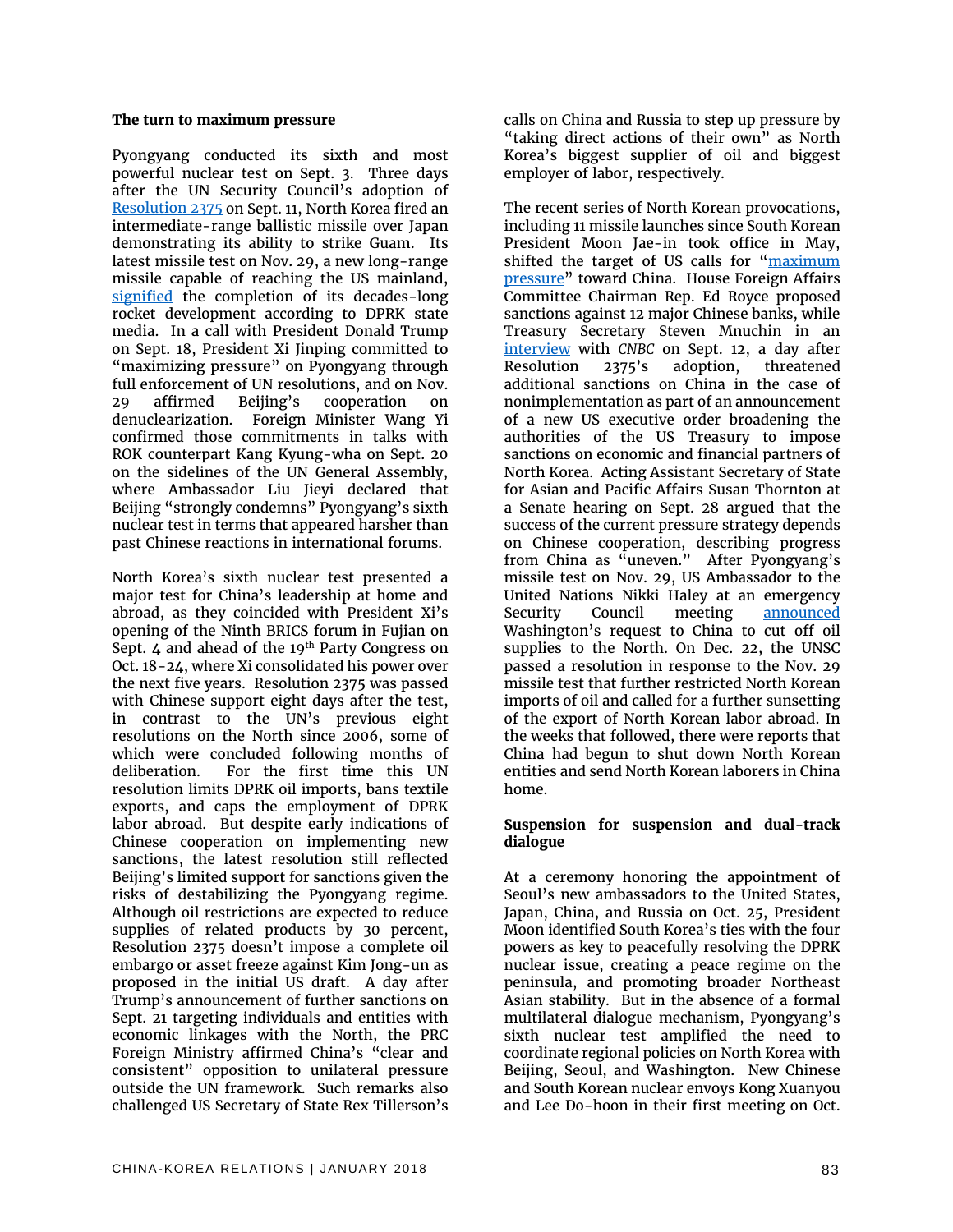31 agreed to work together to resume talks with Pyongyang, following Lee's trilateral talks with US and Japanese counterparts earlier that month. President Xi stressed China's commitment to denuclearization through dialogue in talks with Trump in Beijing on Nov. 9, and extended China's support for inter-Korean reconciliation when he met Moon in Vietnam two days later.

In addition to rejecting unilateral pressure, China has pushed for a "suspension for suspension" approach requiring North Korea to suspend its missile and nuclear activities in exchange for the suspension of US-ROK military exercises, combined with dual-track dialogue on denuclearization and the establishment of a Korean Peninsula peace mechanism. President Moon in a *CNN* [interview](http://www.cnn.com/videos/tv/2017/09/28/talk-asia-moon-jae-in-a.cnn) ahead of the UN General Assembly in September laid out his own dialogue-based approach to North Korea, against the backdrop of growing opposition demands at home to pursue nuclear armament including the redeployment of US tactical nuclear weapons.

The gap in Chinese and US strategies on Korea was apparent at the conclusion of Trump's 12 day Asia tour (Nov. 3-14), during which he claimed joint rejection of the suspension for suspension option. China's Foreign Ministry on Nov. 16 quickly reasserted the proposal's significance as "the most reasonable" first step toward the ultimate goal of peacefully resolving the nuclear issue.

Although differences remain on pressuring Pyongyang, Beijing has welcomed the liberal Moon government's quest for inter-Korean reconciliation and regional dialogue with the North. Moon urged regional partners at the ASEAN Plus Three and East Asia Summit in November to support "maximum pressure" on Pyongyang while also calling for joint efforts "to bring North Korea to the dialogue table through all available diplomatic means." As Prime Minister Lee Nak-yon indicated at an international forum in Seoul on Oct. 17, Seoul seeks cooperation from both the United States and China on peacefully resolving the North Korea issue, especially amid growing regional concern over a US military response. According to the Oct. 30 *[China Daily](http://www.chinadaily.com.cn/2017-10/30/content_33906515.htm)* , "with the escalating war rhetoric from Pyongyang and Washington, Beijing and Seoul stand in the same trench calling for the same thing: the maintaining of regional peace and stability."

#### **Beijing and Seoul's Oct. 31 agreement: the three "noes" and South Korean responses**

Beijing and Seoul advanced their own efforts<br>toward reconciliation with coordinated toward reconciliation with statements by their foreign ministries on Oct. 31 agreeing to ["normalize"](http://english.yonhapnews.co.kr/search1/2603000000.html?cid=AEN20171031004253315) ties, after more than a year of hostility following South Korea's July 2016 announcement of its decision on THAAD deployment. Pledging a consensus on the "further development of the strategic cooperative partnership," the October agreement cleared the path to two summits between Presidents Xi and Moon on Nov. 11 and Dec. 14, and created a favorable setting for the first meeting of recently-appointed nuclear envoys, held the day the agreement was announced. A bipartisan group of six South Korean lawmakers visited China two days later for talks on North Korea and overall bilateral relations, including meetings with head of the National People's Congress Foreign Affairs Committee and former deputy nuclear negotiator in the Six-Party Talks Fu Ying, Vice Foreign Minister Zhang Yesui, and former State Councilor Tang Jiaxuan.



*1President Moon and President Xi, Yonhap News*

However, the announcement of efforts to get China-ROK ties back on track itself became the subject of controversy in South Korea over whether the Moon administration had indeed agreed – as initial Chinese Foreign Ministry statements intimated – to the "three noes": no further deployment of THAAD batteries in South Korea, no integration of South Korean missile defenses with US missile defense systems, and no establishment of a trilateral US-Japan-South Korea military alliance. Intense South Korean media debates centered on whether the Moon administration conceded to Chinese demands on these issues as a prerequisite for improved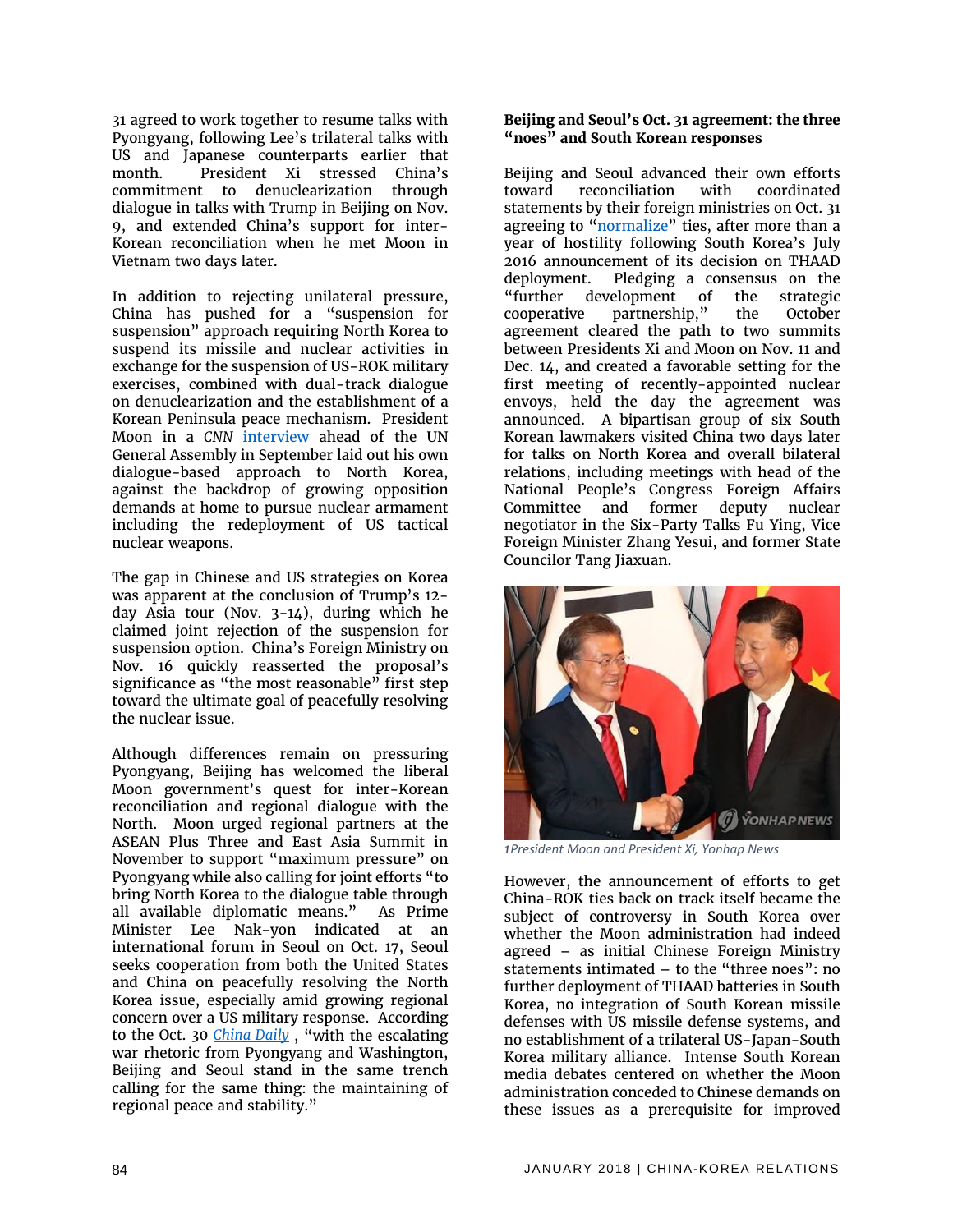relations or whether the two sides simply acknowledged these issues as a statement of current realities that might change, depending on circumstances.

Immediately following talks between Foreign Ministers Wang and Kang in November, both the South Korean Defense and Foreign Ministries dismissed reports of Chinese requests that Seoul take practical steps to address Beijing's security concerns over THAAD. The Defense Ministry on Nov. 24 denied China's reported proposal to open military talks on THAAD, while Foreign Minister Kang at a parliamentary session on Nov. 27 rejected Chinese media calls for the ["halt of THAAD deployment"](http://www.xinhuanet.com/english/special/Thaad/) and denied any official consensus on the "three nos." The denials also responded to South Korea's domestic struggles over the Oct. 31 agreement with China. While local governments strongly welcomed the economic benefits from the decision to renew ties, minor opposition Bareun Party leader Joo Ho-young called the deal another loss in ["humiliating diplomacy.](http://english.yonhapnews.co.kr/search1/2603000000.html?cid=AEN20171101005500315)"

Substantive steps toward normalization of China-ROK relations during this time included the renewal of the China-ROK currency swap deal on Oct. 12 on the sidelines of international financial meetings in Washington and the resumption of bilateral defense ministers' talks on Oct. 24 on the sidelines of the fourth ASEAN Defense Ministers' Meeting-Plus in the Philippines. Seoul's decision not to lodge a complaint against Beijing's retaliatory barriers in the tourism and retail sectors at a meeting of the WTO Council for Trade in Services on Oct. 6, despite earlier threats to do so from its Trade Ministry in September, suggested South Korea's prioritization of diplomatic and economic cooperation with China. For Beijing, the \$55 billion currency swap renewal supported not only its promotion of the RMB as an international reserve currency since 2015, but also its claims since March that China's economic retaliation against South Korea over THAAD had been driven by Chinese consumers rather than the PRC government.

Talks between PRC and ROK Defense Ministers Chang Wanquan and Song Young-moo on Oct. 24, the first such meeting in two years, implied a breakthrough in improving security ties but disclosed no details on its outcome. The Oct. 31 joint statement by foreign ministries furthered speculation on reopening dialogue channels between defense ministries, including working-

level talks launched in 1995 that were suspended in January 2016. PLA Deputy Commander Lt. Gen. You Haitao held closed-door talks with ROK Army Chief of Staff Gen. Kim Yong-woo on the sidelines of the 10<sup>th</sup> Pacific Armies Chiefs Conference in Seoul on Sept. 20, the first visit to South Korea by a high-level PRC defense official since Seoul's 2016 agreement with US Forces Korea to deploy THAAD. Recent progress in China-ROK military contacts, however, masks enduring limitations in the development of security dialogue mechanisms between the two countries, whose Joint Chiefs of Staff have not held bilateral talks in almost five years.

In addition to attempting to remove the THAAD controversy as a major obstacle in the relationship, the announcement raised hopes for an improved business climate in Xi's "new" era, underscoring joint efforts to avoid the economic costs of conflict. After the conclusion of the 19<sup>th</sup> Party Congress, China's Foreign Ministry on Oct. 26 sent early signals on its willingness to "overcome, together with South Korea, the obstacles currently facing their bilateral relations," and to develop a "healthier and more stable" relationship. Executive Vice President of the Party School He Yiting affirmed these interests in a *Yonhap* [interview,](http://english.yonhapnews.co.kr/search1/2603000000.html?cid=AEN20171123005900315) ahead of his visit to Seoul as Xi's envoy on Nov. 21-23, intended to brief South Korean counterparts on the Party Congress and Xi's policy direction over next five years.

Despite such economic advancements, China and South Korea's disagreements over THAAD and broader security issues were obscured by the October agreement. These differences loomed over Foreign Minister Kang's visit to China on Nov. 21-23 to meet counterpart Wang Yi and other officials in preparation for the Xi-Moon summit. Kang avoided addressing questions on North Korea policy raised by Trump's relisting of North Korea as a state sponsor of terrorism on Nov. 20, deflecting the THAAD issue to the defense ministry. While Wang on Nov. 22 called for Seoul's ["proper handling"](http://news.xinhuanet.com/english/2017-11/22/c_136772009.htm) of THAAD in line with Chinese security interests, South Korea's National Assembly Speaker Chung Sye-kyun, who is from Moon's Democratic Party, firmly defended the THAAD deployment during talks with Vice Chairman of the National Committee of the Chinese People's Political Conference Leung Chun-ying in Seoul on Nov. 30, a day after Pyongyang's ICBM launch. Cooperation on sanctioning North Korea as part of efforts to restore China-ROK ties dominated ruling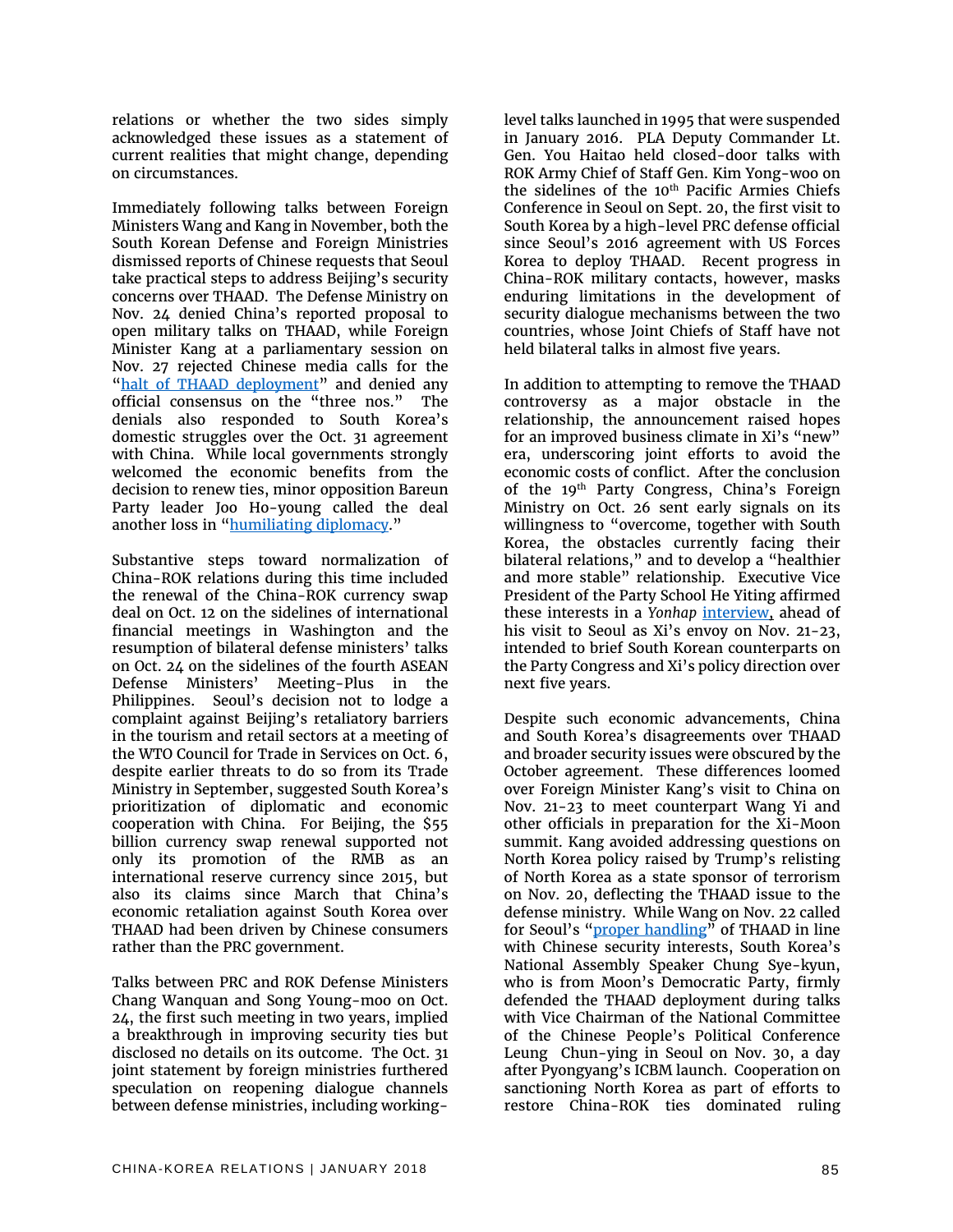Democratic Party leader Choo Mi-ae's visit to Beijing on Nov. 30-Dec. 3 for an international conference of political parties and meetings with Chinese leaders including President Xi. Tensions underlying the China-ROK partnership were on display on the sidelines of the Xi-Moon summit in December when Chinese security guards attacked and injured two South Korean journalists covering a business event, following which the Cheong Wa Dae Press Corps requested on official apology from Beijing for violating international human rights norms.

#### **Xi and Moon seek business as usual**

Moon Jae-in's four-day visit to China on Dec. 13-16 marked his first trip to China as ROK president and the third summit with Xi following talks on the sidelines of the APEC forum in Vietnam in November and the G20 summit in Germany in July. The Xi-Moon summit on Dec. 14 prioritized North Korea policy after Pyongyang's resumption of provocations on Nov. 29 and the normalization of bilateral ties in line with the Oct. 31 joint statement. Moon's meetings with Prime Minister Li Keqiang and National People's Congress Standing Committee Chairman Zhang Dejiang on Dec. 15 promised comprehensive improvements in bilateral relations.

The APEC Economic Leaders Meeting in Vietnam provided a multilateral platform for what the South Korean media called a "fence-mending [summit"](http://english.yonhapnews.co.kr/search1/2603000000.html?cid=AEN20171111004151315) between Xi and Moon on Nov. 11 signifying the start of normalization. President Moon and Premier Li reaffirmed such efforts two days later at ASEAN meetings in the Philippines, where they exchanged pledges to rebuild political trust and resume economic and cultural cooperation. Addressing the 20<sup>th</sup> ASEAN Plus Three Summit and East Asia Summit on Nov. 14, both leaders also signaled common interests in broader regional integration and community-building. ROK Trade Minister Kim Hyun-chong reinforced recent Chinese calls against global trade protectionism by supporting plans to conclude negotiations for the Regional Comprehensive Economic Partnership by 2018, a highlight of the latest round of ASEAN meetings.

President Moon's state visit to China included major business meetings in Beijing from Dec. 13 that showcased the economic motivations behind the renewal of China-ROK normalization. Accompanied by top executives of South Korean giants like Samsung, Hyundai Motor, LG, SK, and Hanwha, Moon proposed three principles for improving bilateral economic ties: strengthening the institutional foundation of cooperation, pursuing futureoriented cooperation, and expanding cultural exchange. This envisioned framework was supported by a series of deals between economic leaders reinforcing the Xi-Moon agenda. ROK Commerce Minister Paik Un-gyu and PRC counterpart Zhong Shan on Dec. 15 agreed to accelerate talks on expanding the bilateral FTA to services and investment, while ROK Finance Minister Kim Dong-yeon secured agreements to restart high-level talks on financial and economic issues with People's Bank of China Governor Zhou Xiaochuan and National Development and Reform Commission Chairman He Lifeng. Agriculture Ministers Han Changfu and Kim Yong-rok signed a MoU on animal safety and quarantine cooperation, under which the two sides will initiate information-sharing on contagious animal disease.

Despite the effort to put Sino-ROK economic relations on track, Moon received criticism from conservative South Korean media for being too obliging toward his Chinese hosts. Moreover, despite efforts on both sides to compartmentalize the THAAD issue, a temporary lifting of a ban on Chinese group tours to South Korea appears to have been reimposed in the aftermath of the summit, and it is unclear whether President Xi will attend the Olympic ceremonies in Pyeongchang.

#### **China-DPRK political and economic interactions**

Chinese and DPRK leaders exchanged friendly messages following the founding anniversary of the Workers' Party of Korea on Oct. 10 and Xi's reelection as Communist Party of China (CPC) leader at the 19<sup>th</sup> Party Congress. President Xi extended his support for "sustainable and stable" ties according to the *Korean Central News Agency* in response to Kim Jong Un's congratulatory message. As Xi's special envoy, CPC International Relations Department head Song Tao visited North Korea on Nov. 17-20 to report on the Party Congress and exchange pledges to strengthen party-party and overall bilateral ties. Song's visit included meetings with WPK officials Choe Ryong-hae and Ri Suyong, and raised hopes for bringing North Korea to the negotiating table in line with Xi's joint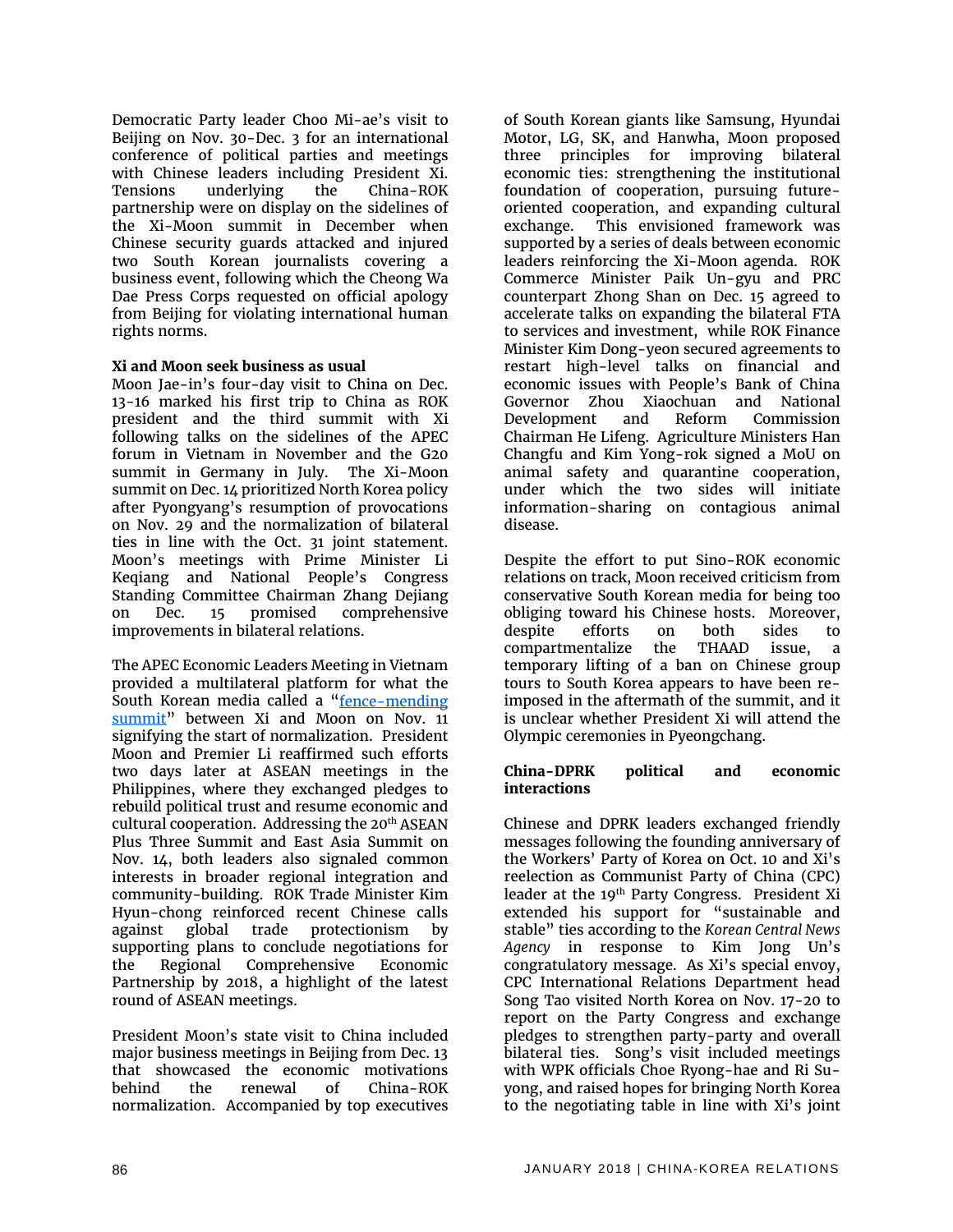commitments with Trump and Moon earlier that month. Such hopes were soon deflated by Song's apparent failure to meet Kim Jong Un and Pyongyang's declarations that it will not change course in nuclear development unless Washington abandons its "hostile policy." China's *Global Times* expressed skepticism from the onset, [arguing](http://www.globaltimes.cn/content/1075824.shtml) on Nov. 17 that "the key to easing the situation on the peninsula lies in the hands of Washington and Pyongyang … even if Song opens a door for talks, the door could be closed anytime."

Beijing's commitment to implementing new UN sanctions in response to North Korea's September nuclear test is an immediate point of tension in the China-DPRK relationship. China took steps toward implementation in the weeks immediately following the Sept. 11 UNSC resolution. Local reports suggested tightened measures against smuggling in small-scale border trade areas like Dandong and the Yanbian Korean Autonomous Prefecture following Beijing's suspension of coal, mineral, and fishery imports from August in response to North Korea's missile launches in July. The Commerce Ministry on Sept. 28 ordered the closure of DPRK companies operating in China by January 2018, within 120 days of the adoption of UNSC Resolution 2375. Beijing's visa restrictions from Sept. 12 reportedly led to mass departures of North Korean workers including an estimated 2,600 in the northeast provinces of Liaoning, Jilin, and Heilongjiang.

While the Commerce Ministry on Sept. 23 announced restrictions on petroleum exports and textile imports in line with Resolution 2375, it also made clear that its restrictions do not apply to crude oil exports. After Trump announced Washington's additional sanctions on North Korea, the PRC Foreign Ministry on Sept. 22 firmly denied media [reports](https://www.reuters.com/article/us-northkorea-missiles-banks-china/chinas-central-bank-tells-banks-to-stop-doing-business-with-north-korea-sources-idUSKCN1BW1DL) of similar actions by China's Central Bank to restrict local services to North Korean clients. Doubts remained over China's approach to sanctions implementation as its imports of DPRK coal in September amounted to \$44 million according to the Korea International Trade Association, despite the Commerce Ministry's announced plan to implement import bans under the UN's August resolution.

#### **The limits of Chinese pressure: domestic debates**

As Chinese analysts like Cheng Xiaohe of Remin University indicate, North Korea's sixth nuclear test was a "political test" for inducing policy change in Beijing. But many Chinese observers find it [unlikely](https://www.nytimes.com/2017/09/03/world/asia/north-korea-nuclear-test-china-xi-jinping.html?mcubz=0) that Beijing's growing disproval will translate into tougher action given its fundamental interest in avoiding DPRK instability leading to collapse and unification under US-ROK control.

According to Zhao Tong of the Beijing-based Carnegie-Tsinghua Center for Global Policy, cutting off Chinese crude oil supplies could undermine North Korean stability, but China's biggest concern is the possibility of North Korean military retaliation against China. While condemning the test as "another wrong choice" in violation of UN resolutions, the *[Global Times](http://www.globaltimes.cn/content/1064487.shtml)* on Sept. 3 similarly warned against a full oil embargo given the likelihood of a China-DPRK confrontation, and uncertainty over whether such actions will deter Pyongyang from further tests. This skepticism over China's economic leverage reflects a longstanding Chinese view that "The root cause of the North Korean nuclear issue is that the military pressure of the Washington-Seoul alliance generates a sense of insecurity for Pyongyang." As Da Zhigang of the Heilongjiang Academy of Social Sciences [argued](http://www.globaltimes.cn/content/1078136.shtml) in December, "the U.S. should not shift the responsibility of resolving the North Korean nuclear issue to China as China's influence on North Korea is not as big as the U.S. has assumed." According to Zhu Feng of Nanjing University, rather than taking the unlikely strategic option of cutting off oil, "Chin[a should](http://www.globaltimes.cn/content/1064766.shtml) push the US to address North Korea's security concerns."

Beijing's biggest immediate priority, however, is the human security risk raised by the prospect of nuclear contamination in China's northeast regions, which some Chinese analysts identify as the "bottom line for China in showing restraint" toward North Korea. The September nuclear test, from which the US Geological Survey recorded a [6.3-magnitude earthquake,](https://www.npr.org/sections/thetwo-way/2017/09/03/548262043/here-are-the-facts-about-north-koreas-nuclear-test) ignited public protests in Harbin against the health and security implications and led to the temporary closure of the Changbai Mountain tourist site.

#### **Conclusion: 2018 Winter Olympics**

As Beijing and Seoul marked their 25<sup>th</sup> anniversary of diplomatic ties in 2017, new ROK Ambassador to China Noh Young-min took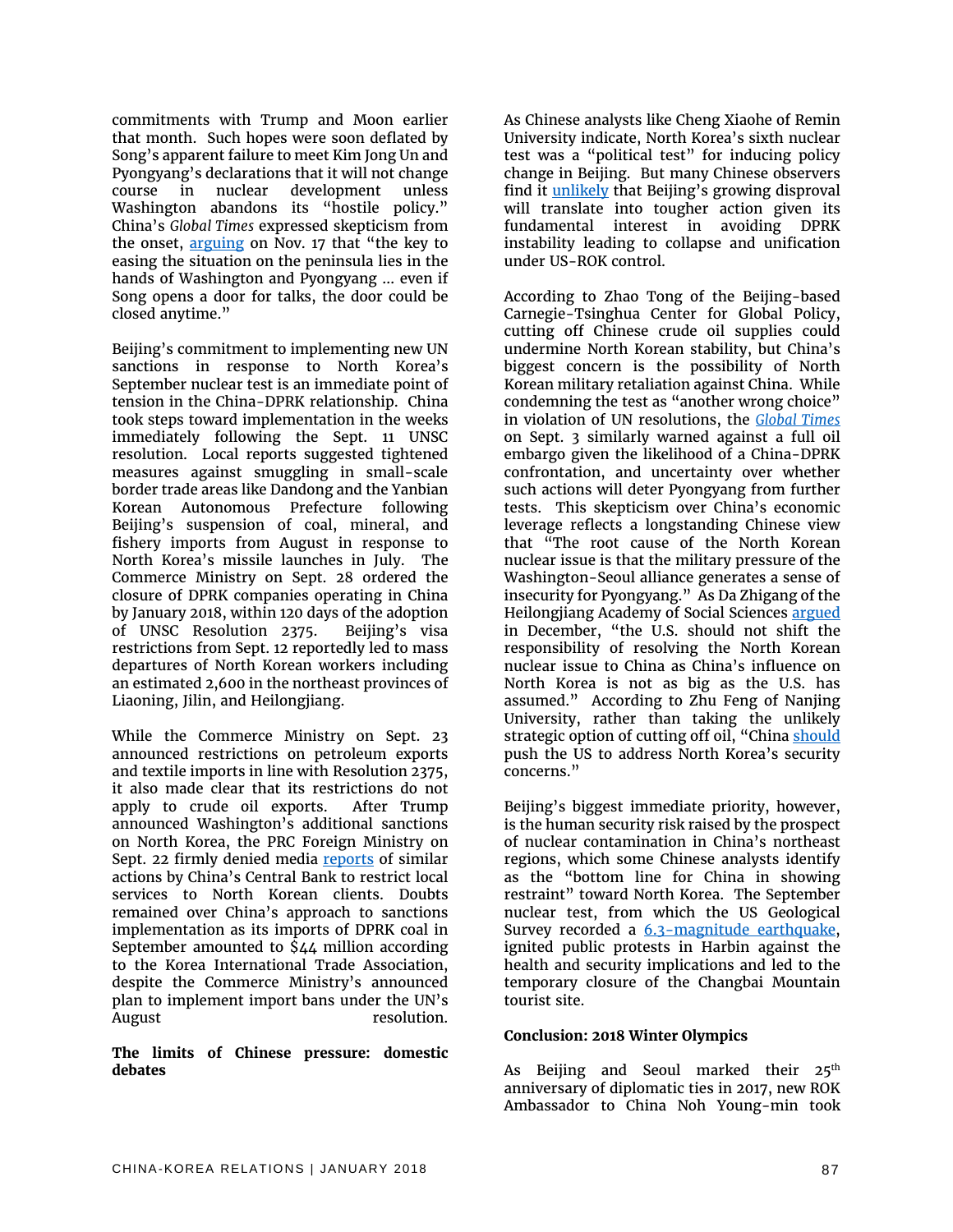office in October by pointing to a growing consensus on both sides on the need to avoid conflict over THAAD. According to the Oct. 30 *[China Daily](http://www.chinadaily.com.cn/2017-10/30/content_33906515.htm)* , renewed efforts to "normalize" ties show that "their common interests outweigh their differences" at a time when "growing tensions between Pyongyang and Washington threaten to become more than just a war of words." Just as commercial interests were a driver of China-ROK normalization 25 years ago, the Oct. 31 agreement set aside differences on core security priorities to advance the economic partnership. As President Moon stated in December in his opening address at the China-ROK business forum in Beijing, partners "must first become friends before doing business together." However, as the economic relationship has matured and Chinese and South Korean companies have become more direct competitors both in the Chinese and the global market, it is becoming increasingly difficult for Seoul and Beijing to set aside security issues in favor of joint economic gains deriving from trade and investment cooperation. This shift will likely presage a more contentious Sino-South Korean relationship.

Reiterating Beijing's calls for "suspension for suspension," Foreign Minister Wang Yi at an international seminar in Beijing on Dec. 9 [suggested](http://news.xinhuanet.com/english/2017-12/09/c_136813629.htm) that prospects on the Korean Peninsula are "not optimistic" given the current "black hole" of confrontation. A key test for Beijing's Korea strategy is South Korea's hosting of the 2018 Winter Olympics on Feb. 9- 25, which has had the dual effects of catalyzing inter-Korean talks and delaying US-ROK military drills until after the Olympics. In addition to the outcome of such talks, the longer-term prospects for addressing North Korea and peninsula security will remain dependent on the level of coordination and calibration of respective pressure and dialogue among China, South Korea, and the United States.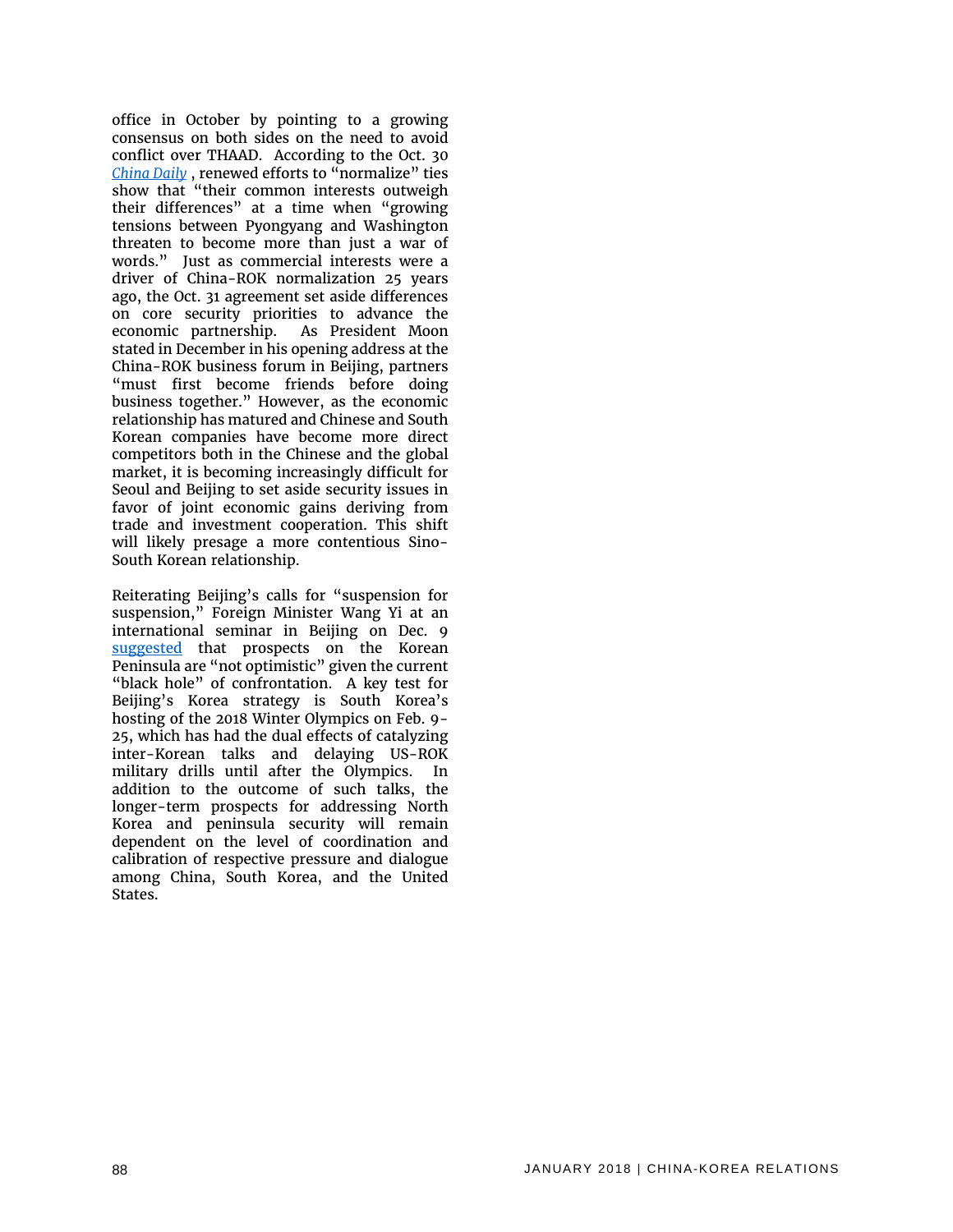## **CHRONOLOGY OF CHINA-KOREA RELATIONS**

### **SEPTEMBER – DECEMBER 2017**

**Sept. 3, 2017:** North Korea conducts its sixth nuclear test.

**Sept. 3, 2017:** PRC and ROK Foreign Ministers Wang Yi and Kang Kyung-wha meet on the sidelines of the UN General Assembly.

**Sept. 12, 2017:** UN Security Council adopts Resolution 2375 in response to North Korea's Sept. 3 nuclear test.

**Sept. 13, 2017:** PRC, ROK, and Japanese central bank chiefs hold trilateral talks in Seoul.

**Sept. 15, 2017:** North Korea launches an intermediate-range ballistic missile over Japan.

**Sept. 17, 2017:** Chinese citizens in Harbin protest North Korea's Sept. 3 nuclear test.

**Sept. 18, 2017:** Presidents Donald Trump and Xi Jinping agree to step up pressure on North Korea.

**Sept. 20, 2017:** PLA Deputy Commander Lt. Gen You Haitao and ROK Army Chief of Staff Gen. Kim Yong-woo meet on the sidelines of the 10<sup>th</sup> Pacific Armies Chiefs Conference in Seoul.

**Sept. 23, 2017:** PRC Commerce Ministry announces restrictions on petroleum product exports to North Korea and textile imports from North Korea in line with UN sanctions.

**Oct. 12, 2017:** Beijing and Seoul agree on the sidelines of international financial meetings in Washington to renew their currency swap deal.

**Oct 18, 2017:** Pyongyang sends congratulatory messages on the opening of China's 19th Party Congress.

**Oct 20, 2017:** Statue of Korean independence fighter Ahn Jung-geun donated by a Chinese think tank is unveiled in Euijungbu, South Korea.

**Oct. 24, 2017:** PRC and ROK Defense Ministers Chang Wanquan and Song Young-moo meet on the sidelines of an ASEAN security forum in the Philippines.

**Oct. 25, 2017:** ROK and DPRK leaders send separate congratulatory messages to President Xi Jinping on his re-election as Communist Party of China (CPC) leader.

**Oct 31, 2017:** Chinese and ROK foreign ministries issue a joint statement agreeing to put bilateral ties back on "normal" track.

**Oct 31, 2017:** PRC and ROK nuclear envoys Kong Xuanyou and Lee Do-hoon meet in Seoul.

**Oct 31, 2017:** South Korea's ruling Democratic Party welcomes China-ROK agreement on THAAD, while the minor opposition Bareun Party denounces it.

**Nov. 2-4, 2017:** Bipartisan group of six South Korean lawmakers visits China.

**Nov. 2, 2017:** PRC State Councilor Yang Jiechi meets ROK delegation led by former Prime Minister Lee Soo-sung in Beijing.

**Nov. 2, 2017:** President Xi sends message to Kim Jong UN expressing hope for "sound and stable" bilateral ties.

**Nov. 3, 2017:** South Korea's Lotte Group secures approval for construction of a commercial complex in China.

**Nov. 5, 2017:** Ten North Korean defectors are arrested in China.

**Nov. 11, 2017:** Presidents Xi and Moon meet in Da Nang, Vietnam on the sidelines of the APEC Economic Leaders Meeting.

**Nov. 11-12, 2017:** Health ministers from China, South Korea, and Japan meet in Jinan, China.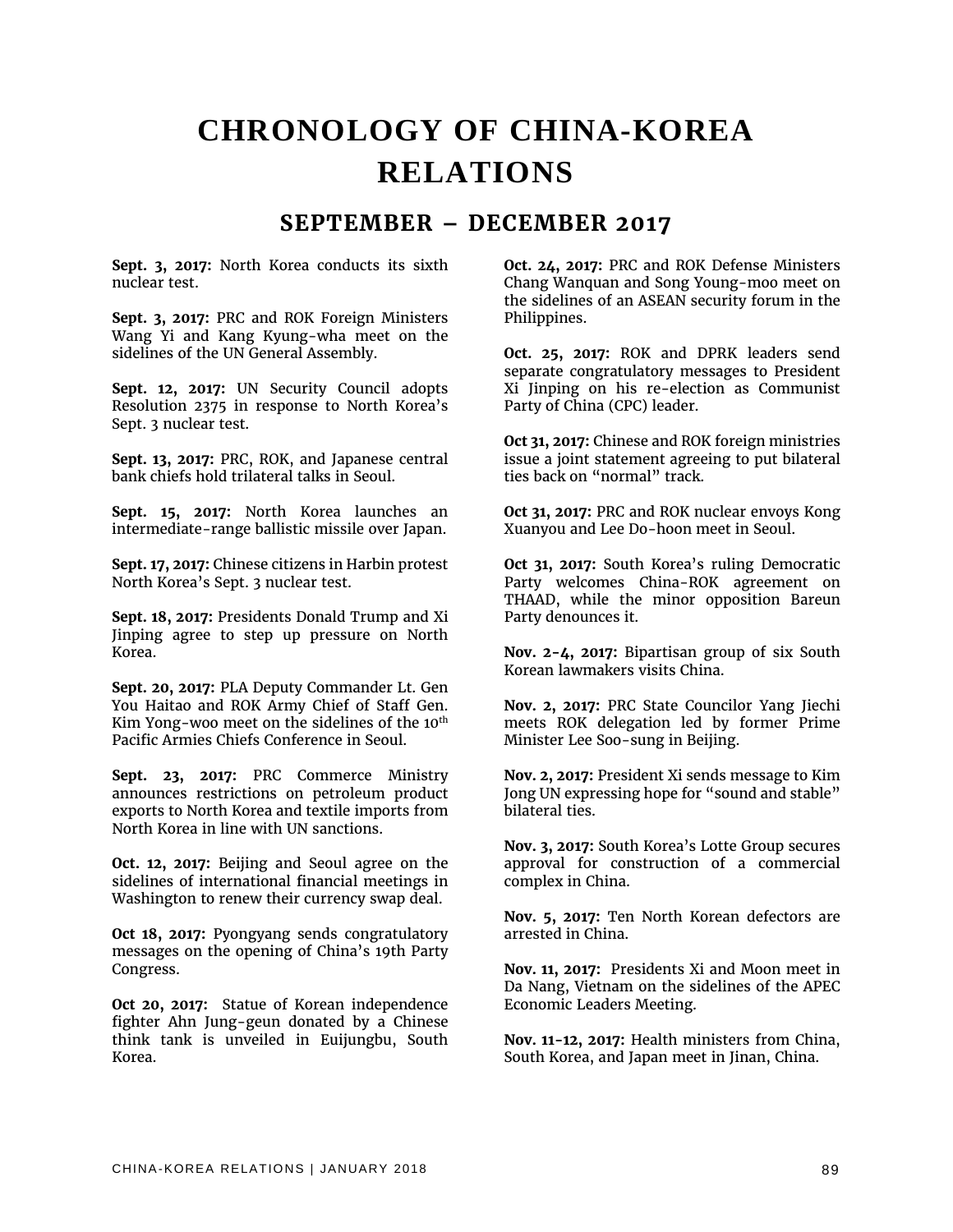**Nov. 13-14, 2017:** PRC Premier Li Keqiang and President Moon attend ASEAN-related meetings in Manila and hold bilateral talks on Nov. 13.

**Nov. 13, 2017:** South Korea at WTO meeting raises concern over China's cyber security regulations.

**Nov. 15, 2017:** ROK Prime Minister Lee Nakyonn addresses annual forum on China-Korea relations in Seoul.

**Nov. 16, 2017:** PRC Foreign Ministry renews call for "suspension for suspension" agreement on North Korea.

**Nov. 16, 2017:** ROK Finance Minister Kim Dongyeon and PRC Ambassador Qiu Guohong meet in Seoul.

**Nov. 17, 2017:** *Rodong Sinmun* declares that North Korea will "never" step back from its nuclear development "unless the US hostile policy against us comes to an end."

**Nov. 17, 2017:** China and South Korea reach agreement on annual fishing quotas in each other's exclusive waters.

**Nov. 17-20, 2017:** President Xi's special envoy Song Tao visits Pyongyang to brief DPRK counterparts on China's 19<sup>th</sup> Party Congress.

**Nov. 21-23, 2017:** Executive Vice President of the Party School He Yiting visits South Korea to discuss the outcome of China's 19<sup>th</sup> Party Congress.

**Nov. 21-23, 2017:** Foreign Minister Kang Kyung-wha visits China in preparation for the Xi-Moon summit, meeting counterpart Wang Yi and head of the National People's Congress Foreign Affairs Committee Fu Ying.

**Nov. 22, 2017:** ROK Foreign Ministry asks China to crack down on illegal fishing in Korean waters.

**Nov. 24, 2017:** South Korea's Defense Ministry denies plans for talks with China on THAAD.

**Nov. 27, 2017:** South Korean authorities arrest three Chinese fishing boats for illegal fishing in Korean waters.

**Nov. 28, 2017:** China partially lifts restrictions on group package tours to South Korea.

**Nov. 29, 2017:** North Korea test-fires intercontinental ballistic missile. China's Foreign Ministry denounces the test. President Xi reaffirms China's goal of denuclearization in telephone talks with Trump.

**Nov. 30-Dec. 3, 2017:** South Korea's ruling Democratic Party leader Choo Mi-ae visits Beijing for an international conference of political parties and meets Chinese officials including Xi Jinping.

**Nov. 30, 2017:** ROK National Assembly Speaker Chung Sye-kyun and Vice Chairman of the National Committee of the Chinese People's Political Consultative Conference Leung Chunying meet in Seoul.

**Dec. 1, 2017:** Financial regulators from South Korea, China, and Japan meet in Incheon.

**Dec. 6, 2017:** South Korea's Commerce Ministry hosts meeting of Chinese entrepreneurs to encourage Chinese investment.

**Dec. 9, 2017:** PRC FM Wang renews China's call for a "suspension for suspension" agreement on North Korea.

**Dec. 13-16, 2017:** President Moon visits Beijing for summit with Xi Jinping accompanied by a large business delegation.

**Dec. 13, 2017:** PRC Vice President Zhang Gaoli and President Moon address the China-ROK Business Forum.

**Dec. 14, 2017:** Chinese security guards attack and injure two South Korean journalists at a Korea-China trade fair. The Cheong Wa Dae Press Corps issues a statement requesting a formal apology from Beijing.

**Dec. 14, 2017:** Bilateral meetings are held in Beijing between ROK Agriculture Minister Kim Yong-rok and PRC counterpart Han Changfu; and ROK Commerce Minister Paik Un-gyu and PRC counterpart Zhong Shan.

**Dec. 14, 2017:** Beijing and Pyeongchang agree to ensure the success of the 2018 Winter Olympics in February.

**Dec. 15, 2017:** China orders investigation into clashes between Chinese security guards and South Korean journalists.